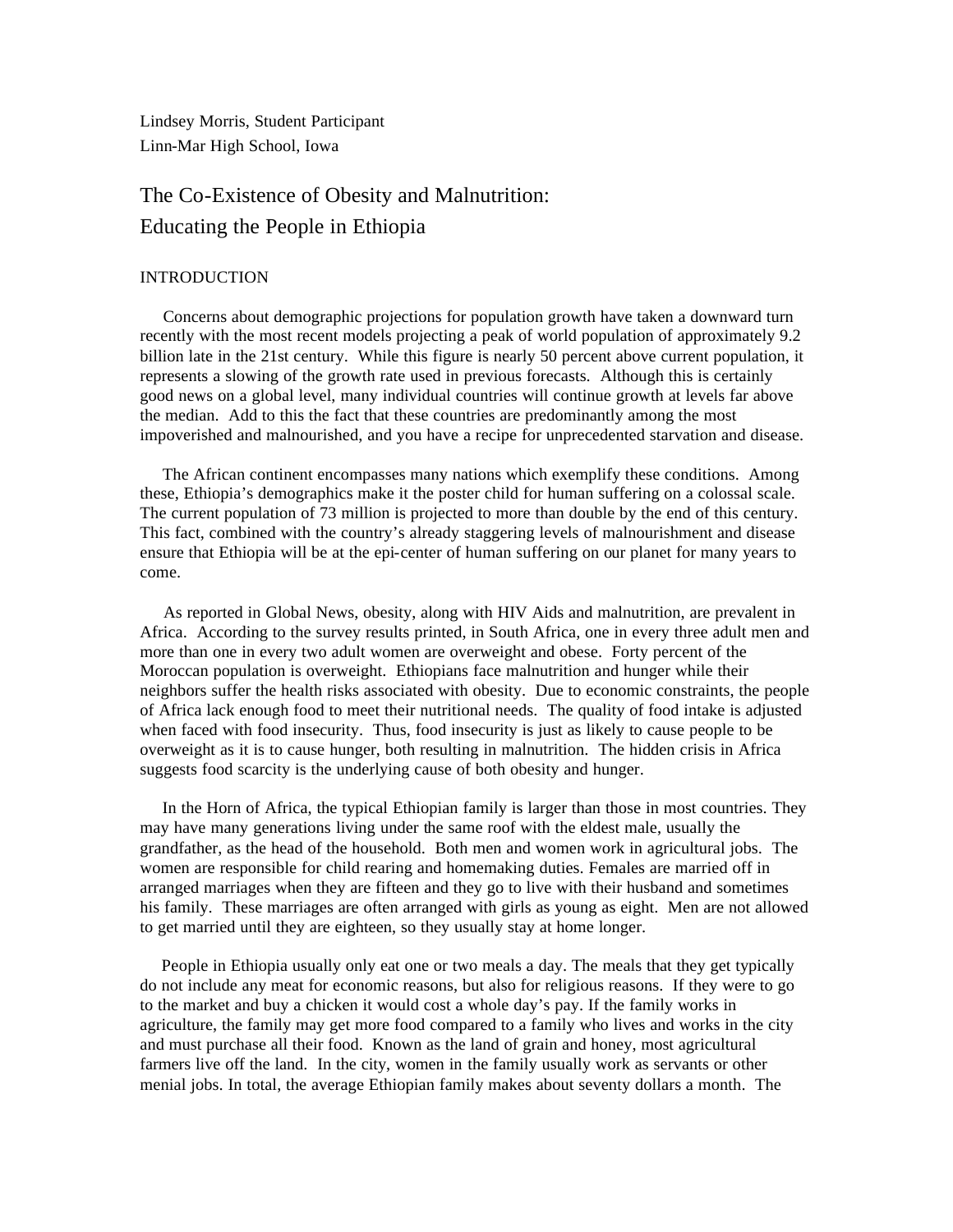malnourished in Ethiopia are the children. They are lucky if they live to be 6 years old because over twenty percent of all children die by the age of six.

# **AGRICULTURE**

 Working in more than 100 countries throughout the world, the International Save the Children Alliance created Save the Children US to create a Food Security Program. Save the Children has focused on understanding why malnutrition and obesity co-exist in countries where there is little correlation to varying socio-economic condition. Neighbors live side-by-side, work the same size plots, cultivate similar ground, and face the same weather-related elements, yet some families are better able to survive without malnutrition. Save the Children considers these families "positive deviants." This international alliance attempts to help farm families adapt new crops and diversify, in an effort to reduce their risks to food insecurity.

 "The Save the Children's approach to reducing risks of and vulnerabilities to food insecurity is to promote the diversification of household food production systems, which includes promoting new food crop mixes of cereal and grain legumes, root and tubers, home garden systems with a wide range of nutritious vegetable species, and planting multi-purpose fruit and firewood tree species." (Fiebig) Diversification will improve the food supply as well as increase the quality of diet. Through biodiversity in home gardens, families will strengthen their immune systems and minimize the symptoms of HIV/AIDS as they increase vegetable consumption.

 Farming in Ethiopia accounts for eighty-five percent of the jobs, yet many of the farmers in Ethiopia cannot produce enough food to feed their families. They cannot make enough food because their soil is very low in quality from years of planting and then doing nothing to replenish it, resulting in erosion of valuable topsoil. Ethiopia produces a little over one ton of agricultural product per hectare while American farms produce a little over six tons per hectare. On average, farms in the United States produce six times the amount as farmers in Ethiopia. Coffee is Ethiopia's main cash crop.

 The situation in Ethiopia is deteriorating every year. There are many reasons for this, but the main one is lack of rain. Some of the land would be able to be irrigated but many of the farmers cannot afford the high priced equipment that is needed. Another reason that the farmers are not getting very good crops is because of soil erosion. They are not doing anything to stop this because they have not been educated on the proper techniques for doing so. Even if they did know how to stop the erosion many farms could not afford to buy all the items they would need to implement erosion reducing techniques. "In Ethiopia, as well as in Africa and the Developing World at large, there is a tendency for governmental and non-governmental agencies to use 'blueprint' approaches, which expect all agro-environmental systems to respond favourably to almost identical irrigation development packages." (Aberra)

 People who live in rural areas have a harder time getting food and water because they do not have transportation and markets are not within walking distance, so they may only go once or twice a month. Many problems have nothing to do with producing or harvesting the crops, but with transporting them. In Ethiopia, the bigger farms produce enough crops to feed families, but their markets do not function with enough efficiency to support their population. They also have many smaller family-run farms which would produce enough for their families, but they must sell portions of their crops to buy other necessities.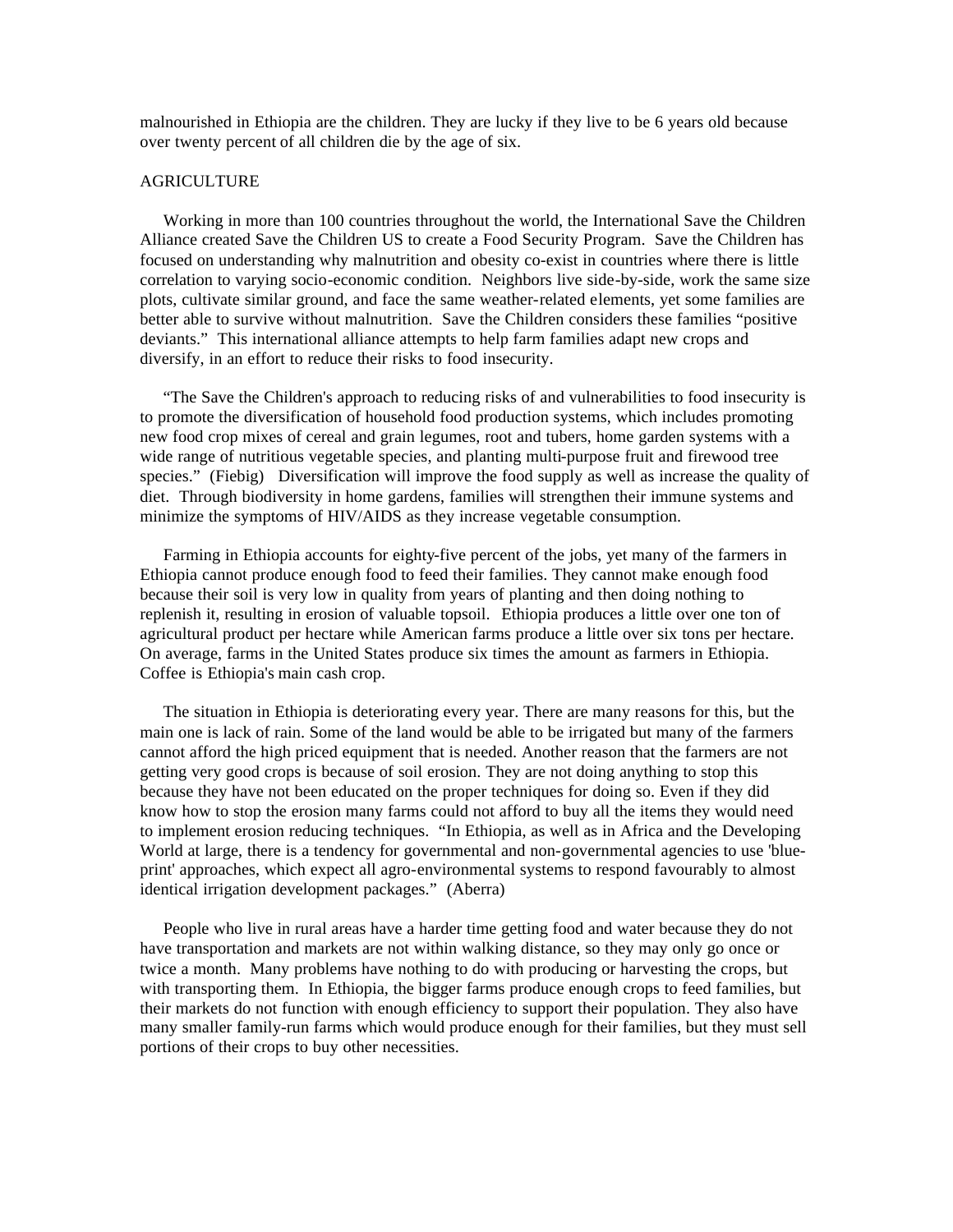## EDUCATION

 Only the oldest boy gets an education because a typical family cannot pay for the other children to attend school. Families rarely educate their daughters because when they are married they are expected to clean, cook, and have babies. However, this is changing. Public support for educating girls and empowering women in Africa is evidenced in programs offered by the Campaign for Female Education (CAMFED). Author of the book, "I Don't Know How She Does it", Allison Pearson, states this about educating the girls of Africa, "If you educate a girl, you educate a community. If you want to make poverty history, you let women play a role."

 Many farmers are quitting the business every year not only in the United Stated but also in Ethiopia. Farmers in both countries are stopping for the same reasons: they are not making enough money to support themselves and their families. They are moving into cities and getting labor jobs since they have not had training in any other field. Farmers in America do have one advantage in that they have gotten an education at least through high school if not some college as well. Farmers in Ethiopia do not have an education on which to rely. Their choices are limited. Every year the drought that they are having gets worse and worse. Therefore, until they learn how to improve their crops and make enough to feed their families there are going to be farmers leaving the business everyday. It is their lack of education that sets boundaries for themselves and stifles hope for their family.

 With overnutrition and the alarming growth rate of obesity, one might expect that starvation is a thing of the past. Quite the contrary; children in developing countries are dying from disease and malnutrition. "Furthermore, a lack of calories and nutrients--or undernutrition--can worsen the effects of infectious disease, and thereby causes half of all child deaths worldwide, report public health experts at The Johns Hopkins University and the World Health Organization in the 1 July 2004 issue of the American Journal of Clinical Nutrition." (Potera) Laura Caulfield is a nutritionist at John Hopkins who studied child deaths in sub-Saharan Africa and Southeast Asia. The weight-for-age information was compared to the average weight-for-age of healthy children in the United Stated. "Overall, the team found having a low weight-for-age score is a leading risk factor for child deaths, accounting for 52.5% worldwide. Among individual diseases studied, undernutrition is responsible for 60.7% of deaths from diarrhea, 57.3% of deaths from malaria, 52.3% of deaths from pneumonia, and 44.8% of deaths from measles." (Potera 802) Caulfield found that children who are small for their age but may not be classified as malnourished are twice as likely to die as children of normal weight.

# **SUGGESTIONS**

 Education can bring about the changes necessary for Ethiopian farmers, for the empowerment of women, and for healthy children. Educational programs from Save the Children teach the farmers about crop diversification and nutrition. These programs must be continued and be enhanced to include educating young people about hygiene and healthy living. CAMFED is beginning to set the path for educating girls and empowering women to make drastic changes in Africa. The conditions causing the present deterioration in African history took hundreds of years. Although education may be the key in making necessary changes, it will undoubtedly take time. Change is not easily accepted, particularly when customs and rituals which provide the structural framework of the society are altered.

 A farmer exchange program could be implemented in Ethiopia, where farmers from other countries teach about irrigation and crop rotation. Seed companies may donate seeds and equipment to facilitate the programs. Ethiopia has its cash crops of coffee, cotton, tea, sugar, and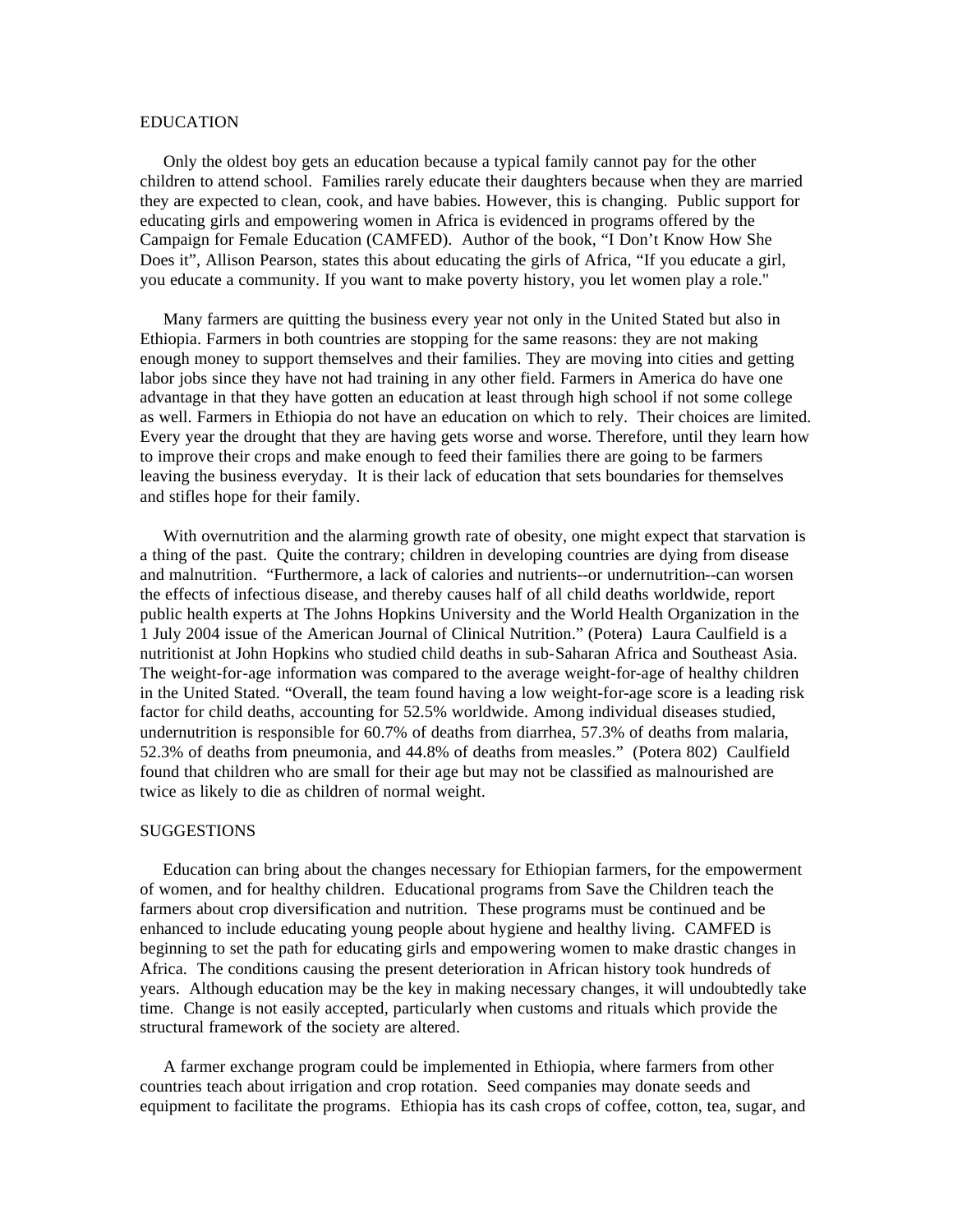tobacco. They export a lot of exotic flowers that do not grow any other place. They also have the largest amount of cattle in Africa and the tenth largest amount in the world. They are also investing a lot of time and money into building up there fishing reserves. They are able to count on their mining for money. Ethiopia mines gold, silver, and platinum. More recently, the debt relief offered to Ethiopia will help in their economic recovery.

 It is sad that about the same percentage of children are overweight in America as there are underweight in Ethiopia. Current estimates suggest that 30 percent of Americ an children are overweight and that number is on the rise everyday. Over forty percent of Ethiopian children are underweight. Children who are overweight face many troubles in life as do children who are underweight. Overweight children will have heart problems and are more likely to get cancer. Children who are underweight will have diarrhea, and their bodies will not be able to fight off infection as well as someone of normal weight. Both being underweight and overweight can have some of the same health risks. Children who are over or underweight are both at a higher risk of getting diabetes. In the United States, where we see first-hand the results of the obesity epidemic, Americans are being educated about how to fight obesity. Americans are educated on the news, through healthcare professionals, and in schools. As Caulfield suggests, "money must also go toward educational and agricultural programs to abate undernutrition. "The impact of undernutrition is not as well appreciated," agrees Caulfield. Her findings emphasize the need to invest in nutrition programs globally to reduce child deaths." (Potera) Education is a powerful tool to implement change.

# Works Cited

- Aberra, Yohannes. "Problems of the Solution: Intervention into Small-Scale Irrigation for Drought Proofing in the Mekele Plateau of Northern Ethiopia." The Geographical Journal 170.3 (2004): 226+. Questia. 25 Sept. 2005 <http://www.questia.com/PM.qst?a=o&d=5007457471>.
- Alexandratos, Nikos. "Countries with Rapid Population Growth and Resource Constraints: Issues of Food, Agriculture, and Development." Population and Development Review 31.2 (2005): 237+. Questia. 25 Sept. 2005 <http://www.questia.com/PM.qst?a=o&d=5009993019>.
- Fiebig, William. "Diversifying Sustainable Farming Systems: Behaviour Change Is Key." UN Chronicle Mar.-May 2005: 76+. Questia. 24 Sept. 2005 <http://www.questia.com/PM.qst?a=o&d=5009683569>.
- Potera, Carol. "The Opposite of Obesity: Undernutrition Overwhelms the World's Children." Environmental Health Perspectives 112.14 (2004): 802. Questia. 24 Sept. 2005 <http://www.questia.com/PM.qst?a=o&d=5009925178>.

http://www.globalnews.idf.org/2004/11/obesity\_epidemi.html

http://news.bbc.co.uk/1/hi/world/africa/3969693.stm

http://www.thecommonwealth.org/Templates/System/LatestNews.asp?NodeID=144019

www.unicef.org/ethipia